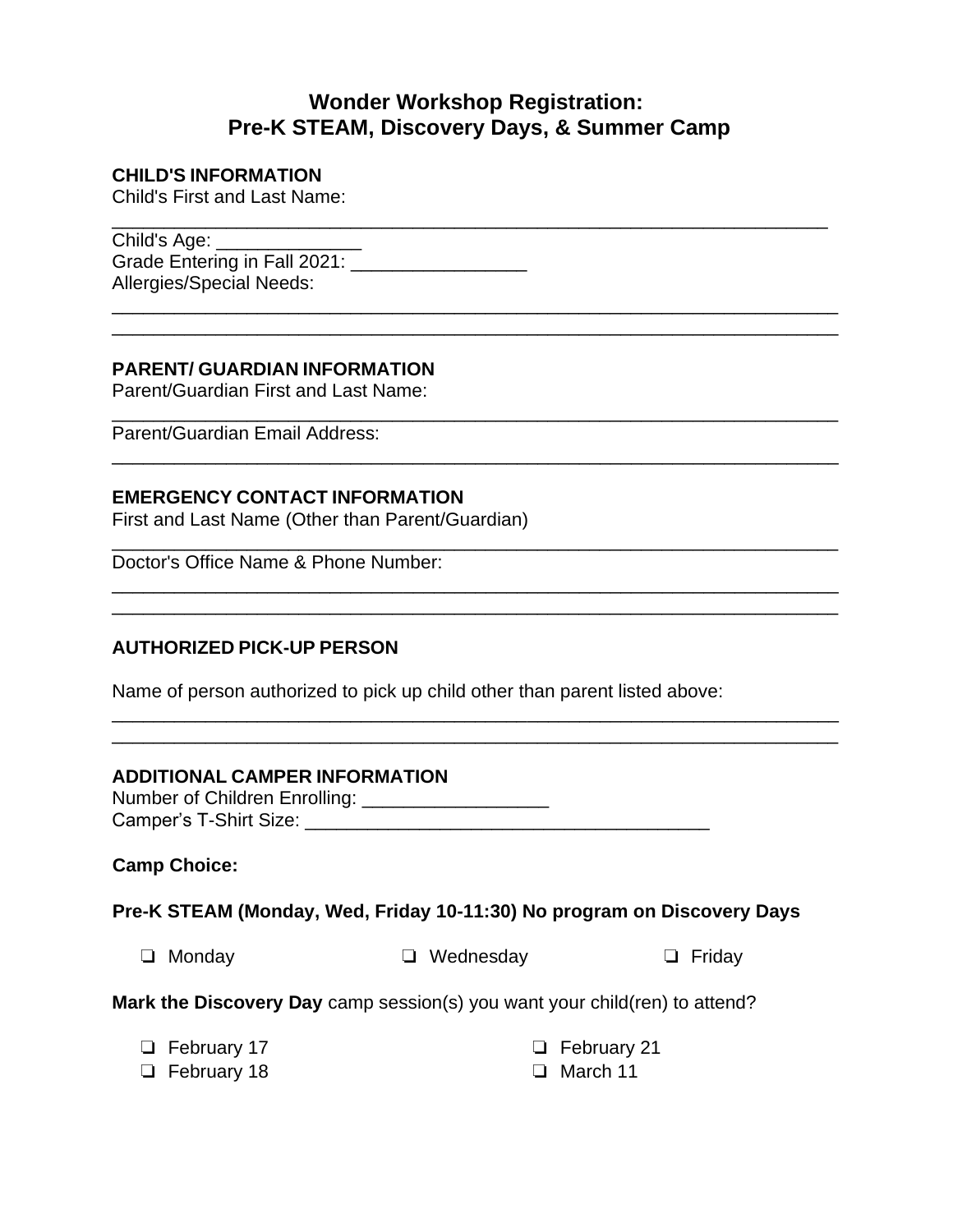**Mark the Think Big** summer camp session(s) you want your child(ren) to attend?

Land Before Our Time: Dinosaurs, rocks, and fossils Find the Worms before the Robins! Fiddling with Physics How does a garden grow? Predator-Prey. Who eats whom? Calling all Makers and Tinkers Who took the cookie from the cookie jar? ❏ May 23-27 ❏ May 31-June 3 ❏ June 13-17 ❏ June 20-24 ❏ July 5-8 ❏ July 11-15 ❏ July 25-29 ❏ Aug 1-5 Make it Move: Reactions.

Do any of your campers have physical limitations or use a mobility device?  $No$   $Yes$ 

Do any of your campers have medications they must take over the course of the day? No \_\_\_ Yes \_\_\_

\_\_\_\_\_\_\_\_\_\_\_\_\_\_\_\_\_\_\_\_\_\_\_\_\_\_\_\_\_\_\_\_\_\_\_\_\_\_\_\_\_\_\_\_\_\_\_\_\_\_\_\_\_\_\_\_\_\_\_\_\_\_\_\_\_\_\_\_\_\_ \_\_\_\_\_\_\_\_\_\_\_\_\_\_\_\_\_\_\_\_\_\_\_\_\_\_\_\_\_\_\_\_\_\_\_\_\_\_\_\_\_\_\_\_\_\_\_\_\_\_\_\_\_\_\_\_\_\_\_\_\_\_\_\_\_\_\_\_\_\_ \_\_\_\_\_\_\_\_\_\_\_\_\_\_\_\_\_\_\_\_\_\_\_\_\_\_\_\_\_\_\_\_\_\_\_\_\_\_\_\_\_\_\_\_\_\_\_\_\_\_\_\_\_\_\_\_\_\_\_\_\_\_\_\_\_\_\_\_\_\_

\_\_\_\_\_\_\_\_\_\_\_\_\_\_\_\_\_\_\_\_\_\_\_\_\_\_\_\_\_\_\_\_\_\_\_\_\_\_\_\_\_\_\_\_\_\_\_\_\_\_\_\_\_\_\_\_\_\_\_\_\_\_\_\_\_\_\_\_\_\_ \_\_\_\_\_\_\_\_\_\_\_\_\_\_\_\_\_\_\_\_\_\_\_\_\_\_\_\_\_\_\_\_\_\_\_\_\_\_\_\_\_\_\_\_\_\_\_\_\_\_\_\_\_\_\_\_\_\_\_\_\_\_\_\_\_\_\_\_\_\_

\_\_\_\_\_\_\_\_\_\_\_\_\_\_\_\_\_\_\_\_\_\_\_\_\_\_\_\_\_\_\_\_\_\_\_\_\_\_\_\_\_\_\_\_\_\_\_\_\_\_\_\_\_\_\_\_\_\_\_\_\_\_\_\_\_\_\_\_\_\_ \_\_\_\_\_\_\_\_\_\_\_\_\_\_\_\_\_\_\_\_\_\_\_\_\_\_\_\_\_\_\_\_\_\_\_\_\_\_\_\_\_\_\_\_\_\_\_\_\_\_\_\_\_\_\_\_\_\_\_\_\_\_\_\_\_\_\_\_\_\_ \_\_\_\_\_\_\_\_\_\_\_\_\_\_\_\_\_\_\_\_\_\_\_\_\_\_\_\_\_\_\_\_\_\_\_\_\_\_\_\_\_\_\_\_\_\_\_\_\_\_\_\_\_\_\_\_\_\_\_\_\_\_\_\_\_\_\_\_\_\_

Any other conditions we should be aware of? No \_\_\_ Yes \_\_\_ \_\_\_\_\_\_\_\_\_\_\_\_\_\_\_\_\_\_\_\_\_\_\_\_\_\_\_\_\_\_\_\_\_\_\_\_\_\_\_\_\_\_\_\_\_\_\_\_\_\_\_\_\_\_\_\_\_\_\_\_\_\_\_\_\_\_\_\_\_\_

\_\_\_\_\_\_\_\_\_\_\_\_\_\_\_\_\_\_\_\_\_\_\_\_\_\_\_\_\_\_

\_\_\_\_\_\_\_\_\_\_\_\_\_\_\_\_\_\_\_\_\_\_\_\_\_\_\_\_\_\_

Are your camper's up to date on all immunizations? No \_\_\_ Yes\_\_\_

- I certify that my answers are true and complete to the best of my knowledge.
- I understand that false information or omission may disqualify my camper's enrollment.
- I will not hold The Wonder Workshop Children's Museum responsible for any unforeseen injuries that may occur while on site.
- I understand that registrations made are considered firm and no shows will be billed for the full amount of registration if we do not receive phone contact from you to cancel or reschedule.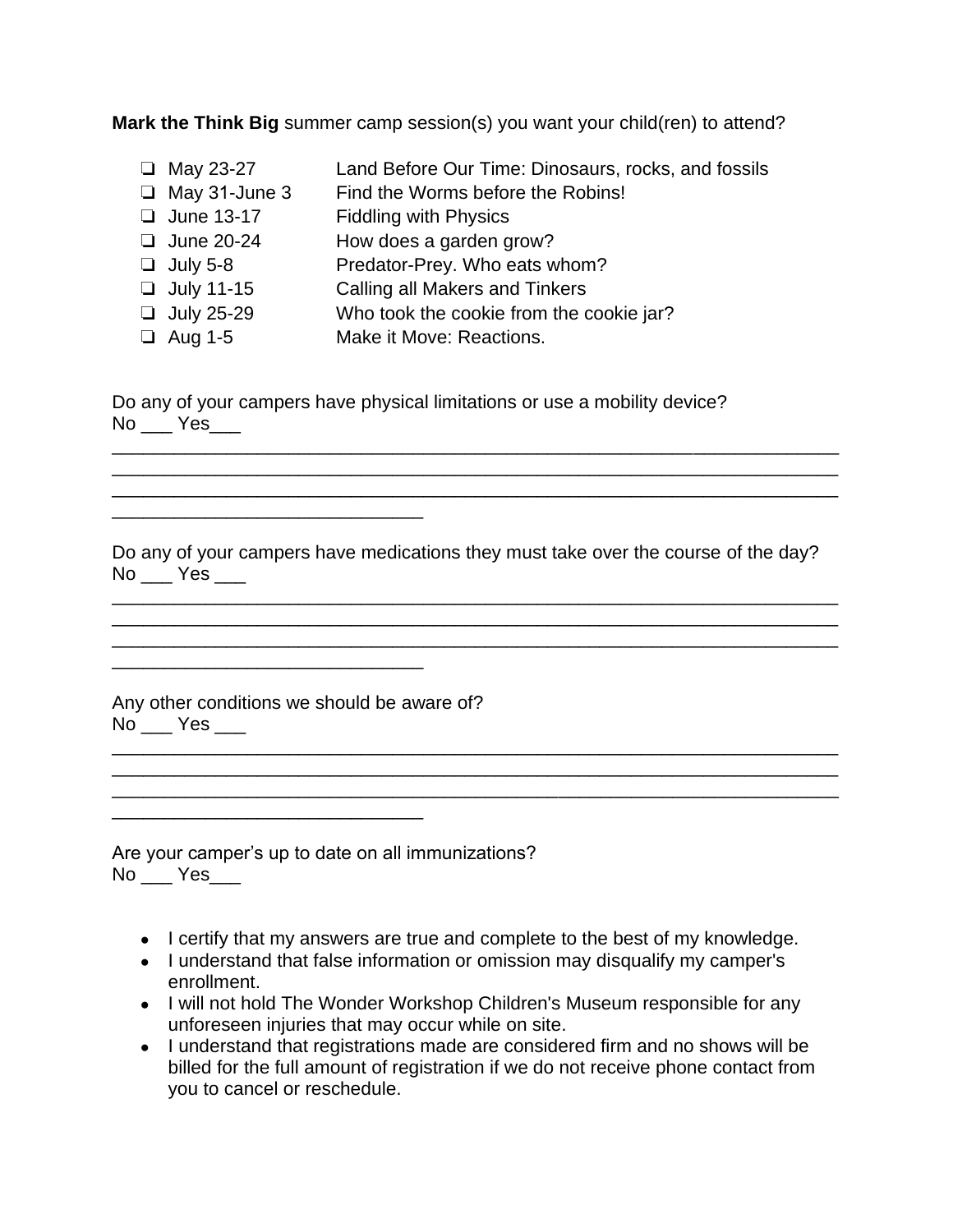• In the event of an emergency that causes camp sessions to cancel, we will refund the cost of camp on a prorated basis, except for today's non-refundable deposit(s).

I have read and understand the above statements and by signing below I give my consent.

Signature:

Date:  $\qquad$  /  $\qquad$  /

# **CAMP PAYMENT POLICIES**

ALL CAMP BOOKINGS are to be paid prior to the first day of your camp. If there are any questions, please call us at 785-776-7366 or email us at [wonder@wonderworkshop.org](mailto:wonder@wonderworkshop.org)

## **TALENT RELEASE**

I grant my consent to Wonder Workshop Children's Museum to use me and my children's' name and likeness, whether in still or in motion, my voice and features, with or without my name, for any editorial, promotion, trade, business, or other purpose whatsoever, including testimonial and endorsement of advertising. I further agree that Wonder Workshop Children's Museum may exercise its rights in any way it sees fit for its productions, for advertising and any other purpose and I waive any right to inspect and/or approve the finished product. I expressly release and agree to indemnify and hold harmless Wonder Workshop Children's Museum from any and all claims, damages or causes of action whatsoever, including but not limited to death, personal injury, defamation, misappropriation or invasion of privacy, arising out of my appearance and participation in the advertising, promotion, distribution, broadcast or exhibition of the commercial/program, and subsequent uses of my appearance and participation. I warrant that I am of majority age (18 years or older) and may execute this release. This release is complete and there has been no other representatives made not herein contained. This agreement is in consideration of NO SUM OF MONEY unless otherwise noted.

I have read and understand the above statements and by signing below I give my consent.

Signature:\_\_\_\_\_\_\_\_\_\_\_\_\_\_\_\_\_\_\_\_\_\_\_\_\_\_\_\_\_\_\_\_\_\_\_\_\_\_\_\_\_\_\_\_\_\_\_\_\_\_\_\_\_\_\_\_\_\_\_\_\_